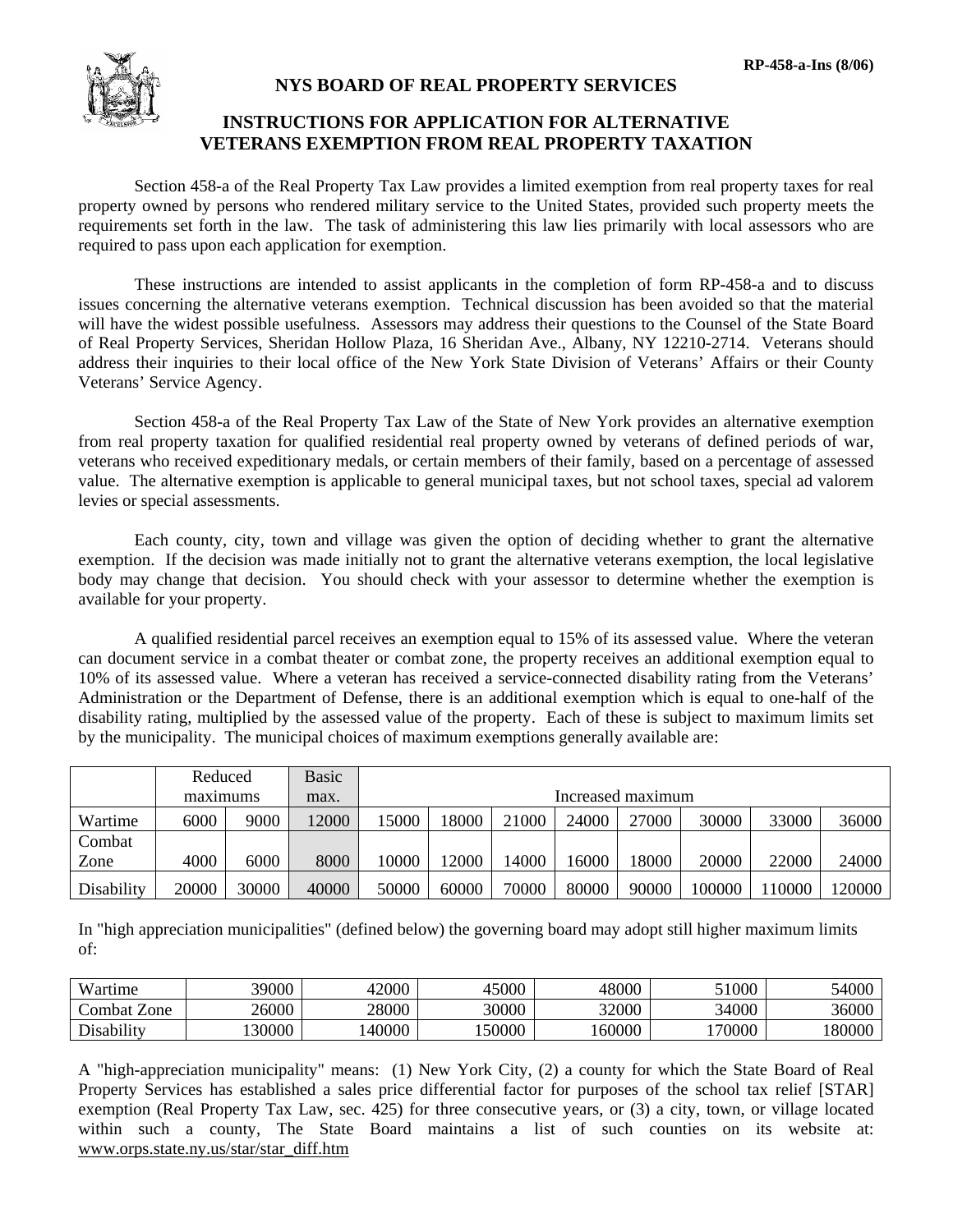You should check with your assessor to determine the maximum exemption limits in the municipalities in which you reside.

 Once the municipality has chosen the maximum exemption amounts, the maximum amounts must then be multiplied by the latest final state equalization rate, special equalization rate, or, in special assessing units (i.e., New York City and Nassau County), class ratio (if the equalization rate or class ratio is 100 or less), for the assessing unit in order to arrive at the applicable maximums for each assessment roll. These rates and ratios normally change from year to year; this will affect the maximum exemption amounts.

**QUESTIONS 1-2** These questions are self-explanatory. Where the property is owned by more than one person, include names, telephone numbers, and post office addresses of all owners. Attach additional sheets if more space is necessary to answer this or any other question on this form. Note, that if a person holds a life estate in the property, that person is the legal owner of the property. If the property is held in trust, the trustees are the legal owners of the property, but the exemption also may be allowed if the beneficiary of the trust is a person in the exempt class. The trustee-beneficiary relationship should be explained in answering question no. 4 on RP-458-a, and the remaining questions should be answered on the basis of the beneficiary's qualification for exemption. Attach a copy of the trust or other proof of such trustee-beneficiary relationship. At local option, a municipality may grant the exemption to otherwise qualifying owners who are tenant-stockholders of cooperative apartment corporations. The exemption is then applied to that proportion of the assessment as represents the tenantstockholder's percentage of ownership of stock in the corporation.

**QUESTION 3** The location of the property should conform to its description on the latest assessment roll. Contact your local assessor for assistance in furnishing this description.

**QUESTION 4** A qualifying owner for the alternative exemption includes a veteran of a defined period of war, the recipient of an expeditionary medal, the spouse of such veteran or the unremarried surviving spouse. If there is no unremarried surviving spouse, the exemption may continue, provided title to the residence becomes vested in the dependent father or mother or dependent child or children under 21 years of age of the veteran and the property is the primary residence of one or all the devises. A veteran who is also the unremarried surviving spouse of a veteran may also receive any exemption to which the deceased spouse was entitled. At local option, a municipality may offer the exemption to a parent of a child who died in the line of duty while serving in the U.S. Armed Forces. Such "Gold Star Parents" should check with the assessor to determine whether the option is available locally.

**QUESTIONS 5-6** The veteran must have served on active duty in the U.S. Armed Forces during the Persian Gulf conflict (commencing August 2, 1990), the Vietnam War (February 28, 1961-May 7, 1975); Korean War (June 27, 1950-January 31,1955); World War II (December 7, 1941-December 31, 1946); World War I (April 6, 1917- November 11, 1918); the Mexican Border Period (May 9, 1916-April 5, 1917), or the Spanish-American War (April 21, 1898-July 4, 1902), and been honorably discharged or released from service. A veteran also includes a recipient of an armed forces, navy or marine corps expeditionary medal. A veteran also includes certain individuals who served during World War II in the United States Merchant Marine, the United States Army Transport Service (oceangoing service), the American Field Service (overseas duty), or as civilian flight crew or ground support in Pan American World Airways pursuant to its contract with Air or Naval Transport Command. The dates of the Korean and Vietnam Wars and Persian Gulf conflict are prescribed in the State law, while the dates of the other wars are derived from Federal law. As proof of the dates and character of service, a copy of Form DD 214 or other appropriate evidence should be attached to your application.

**QUESTION 7** If the additional alternative exemption is to be granted based on service in a combat zone or combat theater, evidence of the award of a United States campaign ribbon or service medal documenting such service must be submitted. Veterans who qualify based on receipt of one or more expeditionary medals also qualify for the additional combat zone or theater exemption.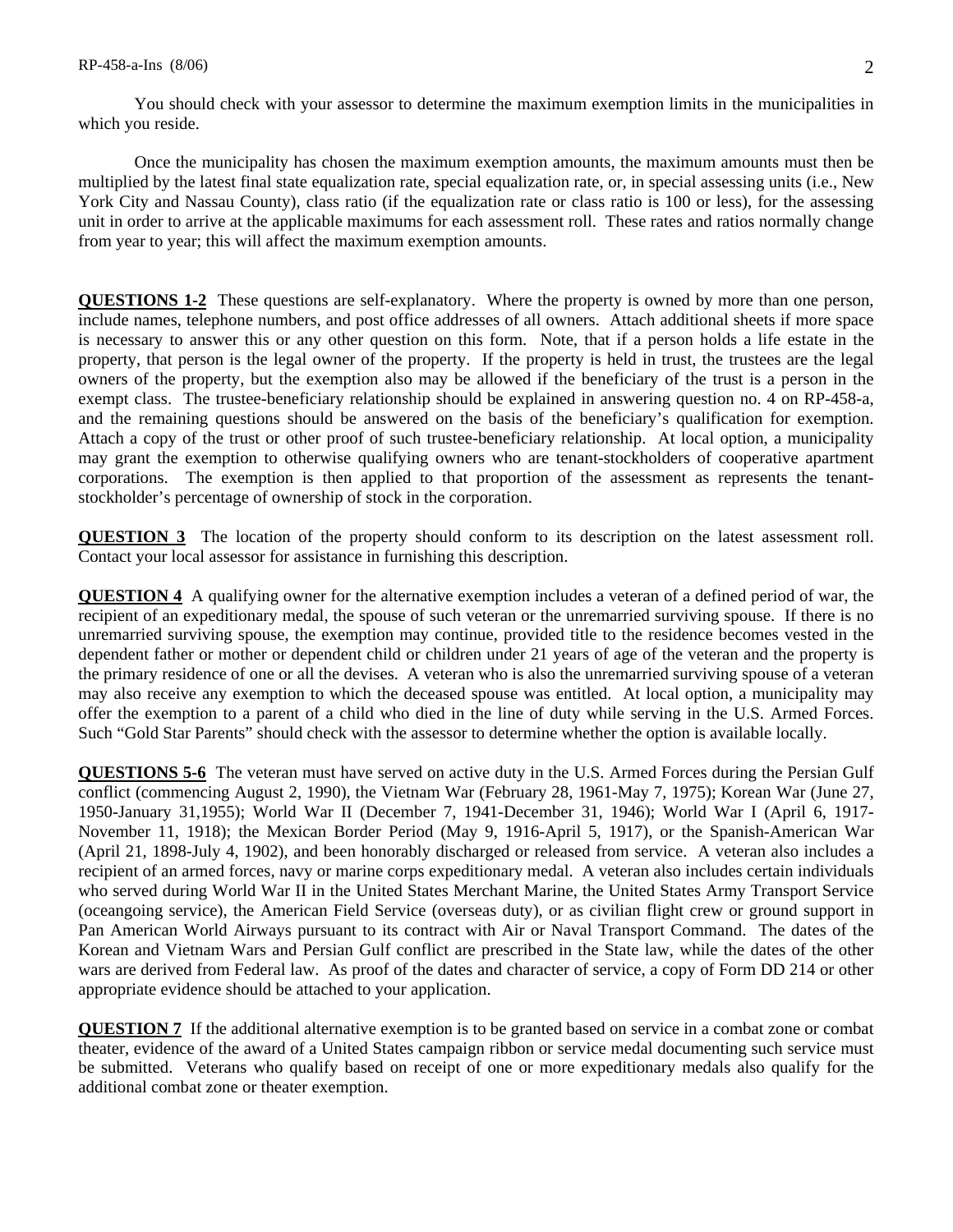**QUESTION 8** If the additional alternative exemption is to be granted based on service-connected disability rating, evidence of exemption eligibility must be provided by the property owner. Where an exemption has been granted pursuant to sec. 458-a based on the veteran's service-connected disability, the percentage of such disability must be re-certified prior to taxable status date if the disability increases or decreases (see form RP-458-a-Dis). If the veteran is deceased, such rating is the last rating received prior to the veteran's death. Where the veteran died in service of a service-connected disability, the veteran is deemed to have been assigned a compensation rating of 100 percent. For assistance in obtaining disability rating information, you should contact your local office of the New York State Division of Veterans' Affairs or your County Veterans' Service Agency. (Note that this additional exemption is not available to Gold Star Parents.)

**QUESTION 9** To obtain the alternative exemption, the property must be the primary residency of the veteran, his or her unremarried surviving spouse, or (if applicable) his or her Gold Star Parent, unless such person is absent from the property due to medical reasons or institutionalization.

**QUESTION 10** To obtain the alternative exemption, the property must be used exclusively for residential purposes. However, if a portion of the property is used for other than residential purposes, the exemption applies only to that portion which is used exclusively for residential purposes.

**QUESTION 11** For an alternative exemption, eligibility depends, in part, on who has the title to qualifying residential real property. Attach a copy of the deed to your application.

**QUESTION 12** Section 458 of the Real Property Tax Law of the State of New York provides an exemption from real property taxation owned by veterans or other members of the eligible class which is purchased with the proceeds of a veteran's pension, bonus or insurance (or dividends or refunds on such insurance) or compensation paid to prisoners of war. These moneys are called "eligible funds" and are paid by the United States or New York State in recognition of the veteran's military service. This section provides an exemption from general municipal taxes, but not school taxes, special ad valorem levies or special assessments. Property is exempt to the extent that eligible funds are used in the purchase, generally, not to exceed \$5,000.

In some municipalities, however, property may be eligible for an exemption in excess of the \$5,000 limitation. If your property is receiving an eligible funds exemption in a municipality which has changed from fractional assessment to full value assessment, and if that municipality timely adopted a local law preserving the value of eligible funds exemption on a pro rata basis, and that local law remains in effect, your eligible funds exemption will increase or decrease as a result of the change to full value assessment. Similarly, if your municipality has opted to apply the change in level of assessment factor to eligible funds exemptions, the amount of exemption will increase or decrease when such change occurs. (For more information concerning the eligible funds exemption and the appropriate form (RP-458), contact your assessor.)

Where a municipality grants the alternative veterans exemption, no new eligible funds exemption may be granted thereafter. In a municipality granting the alternative exemption, a veteran receiving an eligible funds exemption on his/her primary residence can retain that exemption, or may apply for the alternative exemption by submitting a new application to the assessor.

If the veteran earlier converted from eligible funds to the alternative exemption, and moves to a county, city, town or village not granting the alternative exemptions, he/she can again receive the eligible funds exemption. Similarly, if a municipality which grants the alternative exemption adopts a local law to allow veterans, who previously received the eligible funds exemption but who switched to the alternative exemption, to switch back to the eligible funds exemption and receive the change in level of assessment, veterans have one year from the date of the local law to apply to switch back (get form RP-458 from your assessor).